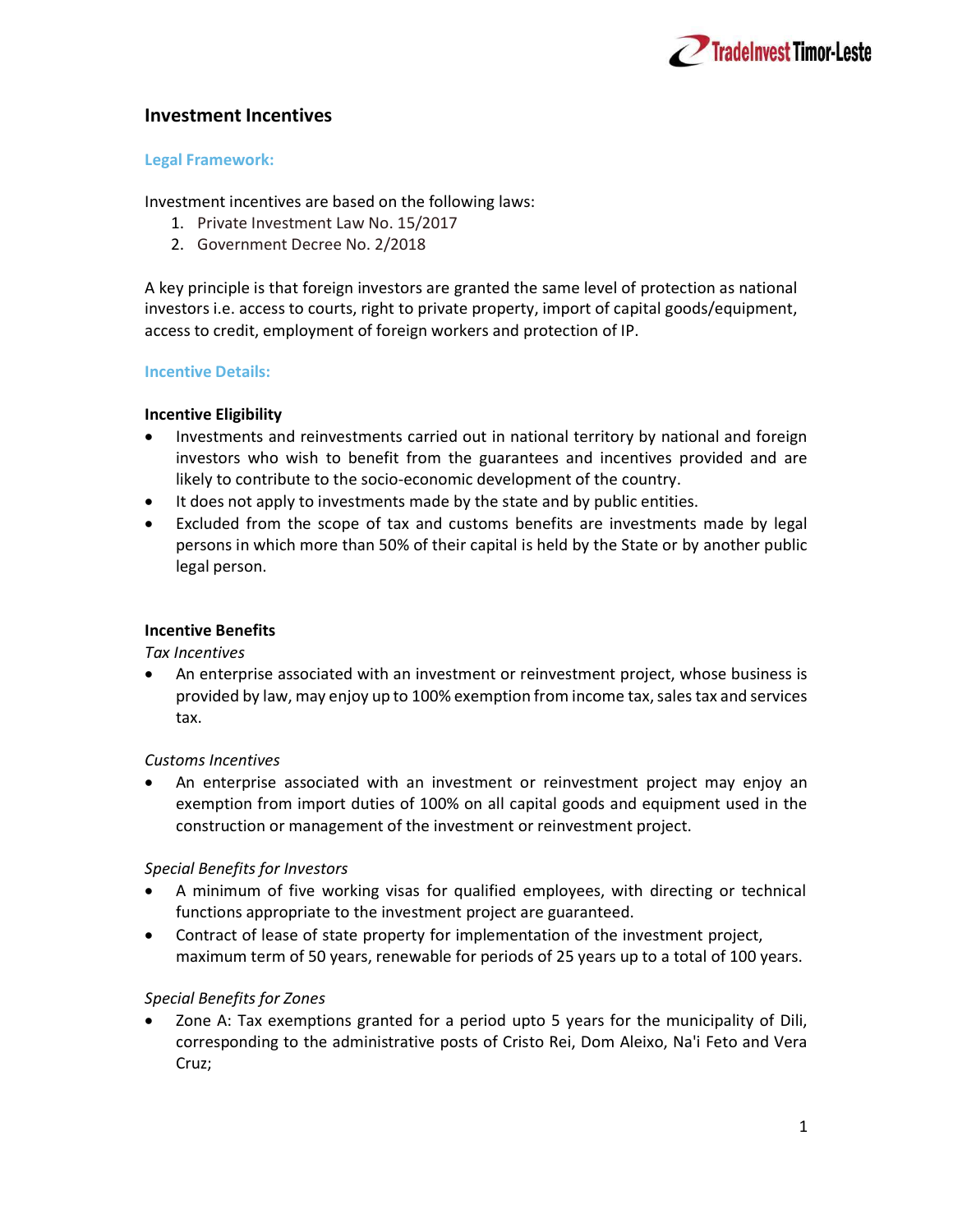

- Zone B: Tax exemptions granted for a period upto 8 years for areas corresponding to those located outside the boundaries of the urban area of the municipality of Dili.
- Zone C: Tax exemptions granted for a period upto 10 years for special zones Oe-Cusse Ambeno and Ataúro.

#### Incentive Application Process

The investor must submit the request for a written concession to the executive director of TradeInvest Timor-Leste, IP, directly or through a legal representative.

The application must be accompanied by the following documents:

- Completed form;
- Photocopy of the passport or identification document of all-natural persons who by themselves or incorporated in a commercial company, participate in the investment, in the case of a national investor;
- Power of attorney, if the request is submitted by a legal representative;
- Photocopy of an up-to-date commercial registration certificate where the investor is a legal person already established;
- Request for a maximum of 5 working visas and all documents required by law;
- Business plan that proves the amount of the investment planned or in the execution phase.

After receiving the request, the Executive Director of TradeInvest Timor-Leste, IP forwards the process to its competent department for analysis.

Within 6 business days of receipt of the request, the competent department sends it to: a) the government department responsible for leasing real estate of the state; b) the government department responsible for issuing visas. These departments have 6 working days to deliver technical opinion.

If the estimated time has elapsed without giving technical opinion to TradeInvest Timor- Leste, IP, it is considered as being a favourable technical opinion. That being so, the Executive Director sends an information report to the supervisory body recommending the issuance of a declaration of benefits in favour of the investor.

The supervisory body has 6 working days to sign the declaration of benefits and return it to TradeInvest Timor-Leste, IP.

After receiving the Declaration of Benefits, TradeInvest Timor-Leste, IP delivers it to the investor and sends a copy to the government department responsible for leasing real estate of the State and to the government department responsible for granting visas. The declaration of benefits shall discriminate the tax benefits and customs incentives allocated to the project and their duration period.